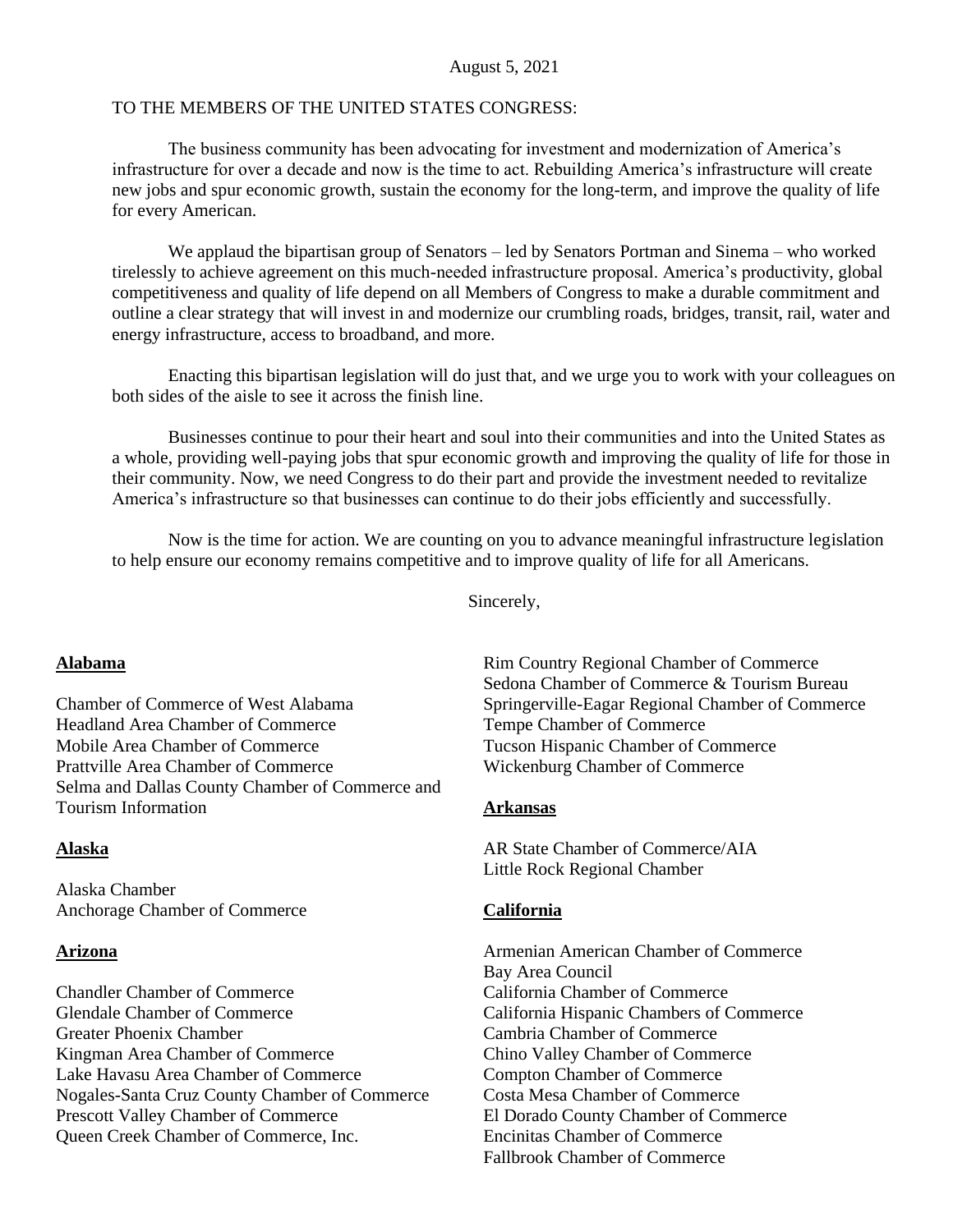Fremont Chamber of Commerce Gateway Chambers Alliance Greater Coachella Valley Chamber of Commerce Greater Conejo Valley Chamber of Commerce Greater Ontario Business Council Greater Riverside Chambers of Commerce Hawthorne Chamber of Commerce Lake Elsinore Valley Chamber of Commerce Lincoln Area Chamber of Commerce Livermore Valley (CA) Chamber of Commerce Long Beach Area Chamber of Commerce Los Angeles Area Chamber of Commerce Murrieta/Wildomar Chamber of Commerce Norwalk Chamber of Commerce Orange County Business Council Oxnard Chamber of Commerce Pasadena Chamber of Commerce Paso Robles Chamber of Commerce Pleasanton Chamber of Commerce Rancho Cordova Area Chamber of Commerce Sacramento Metropolitan Chamber of Commerce San Francisco Chamber of Commerce San Juan Capistrano Chamber of Commerce San Marcos Chamber of Commerce San Mateo Chamber of Commerce San Pedro Chamber of Commerce Torrance Area Chamber of Commerce Whittier Area Chamber of Commerce Yorba Linda Chamber of Commerce

#### **Colorado**

Aurora Chamber of Commerce Fort Collins Area Chamber Greater Woodland Park Chamber of Commerce Northwest Douglas County Chamber & EDC Vail Valley Partnership

#### **Connecticut**

Greater New Britain Chamber of Commerce

#### **Florida**

AMPLIFY Clearwater Cedar Key Area Chamber of Commerce Chamber of Commerce of the Palm Beaches Coral Gables Chamber of Commerce Florida Chamber of Commerce Greater Boca Raton Chamber of Commerce Greater Fort Lauderdale Chamber of Commerce Greater Miami Chamber of Commerce Greater Palm Bay Chamber of Commerce Greater Zephyrhills Chamber of Commerce

Holly Hill Chamber of Commerce JAX Chamber Kissimmee/Osceola Chamber of Commerce Lakeland Chamber of Commerce Oviedo-Winter Springs Regional Chamber of Commerce Tampa Bay Chamber The Islands of Sanibel-Captiva Chamber of Commerce

# **Georgia**

Chattooga County Chamber of Commerce Cobb Chamber of Commerce Dooly County Chamber of Commerce Fayette Chamber of Commerce Georgia Chamber of Commerce Georgia Hispanic Chamber of Commerce Gwinnett Chamber of Commerce Milledgeville-Baldwin Chamber Newnan-Coweta Chamber Savannah Area Chamber of Commerce

#### **Hawaii**

Chamber of Commerce Hawaii Maui Chamber of Commerce

#### **Idaho**

Boise Metro Chamber Pocatello-Chubbuck Chamber of Commerce

#### **Illinois**

Bolingbrook Area Chamber of Commerce Elmhurst Chamber of Commerce and Industry GOA Regional Business Association Western DuPage Chamber of Commerce

#### **Indiana**

Decatur Chamber of Commerce Indiana Chamber of Commerce South Bend Regional Chamber

#### **Iowa**

Atlantic Area Chamber of Commerce Cedar Rapids Metro Economic Alliance Dubuque Area Chamber of Commerce Greater Des Moines Partnership Iowa Association of Business and Industry Mason City Area Chamber of Commerce

#### **Kansas**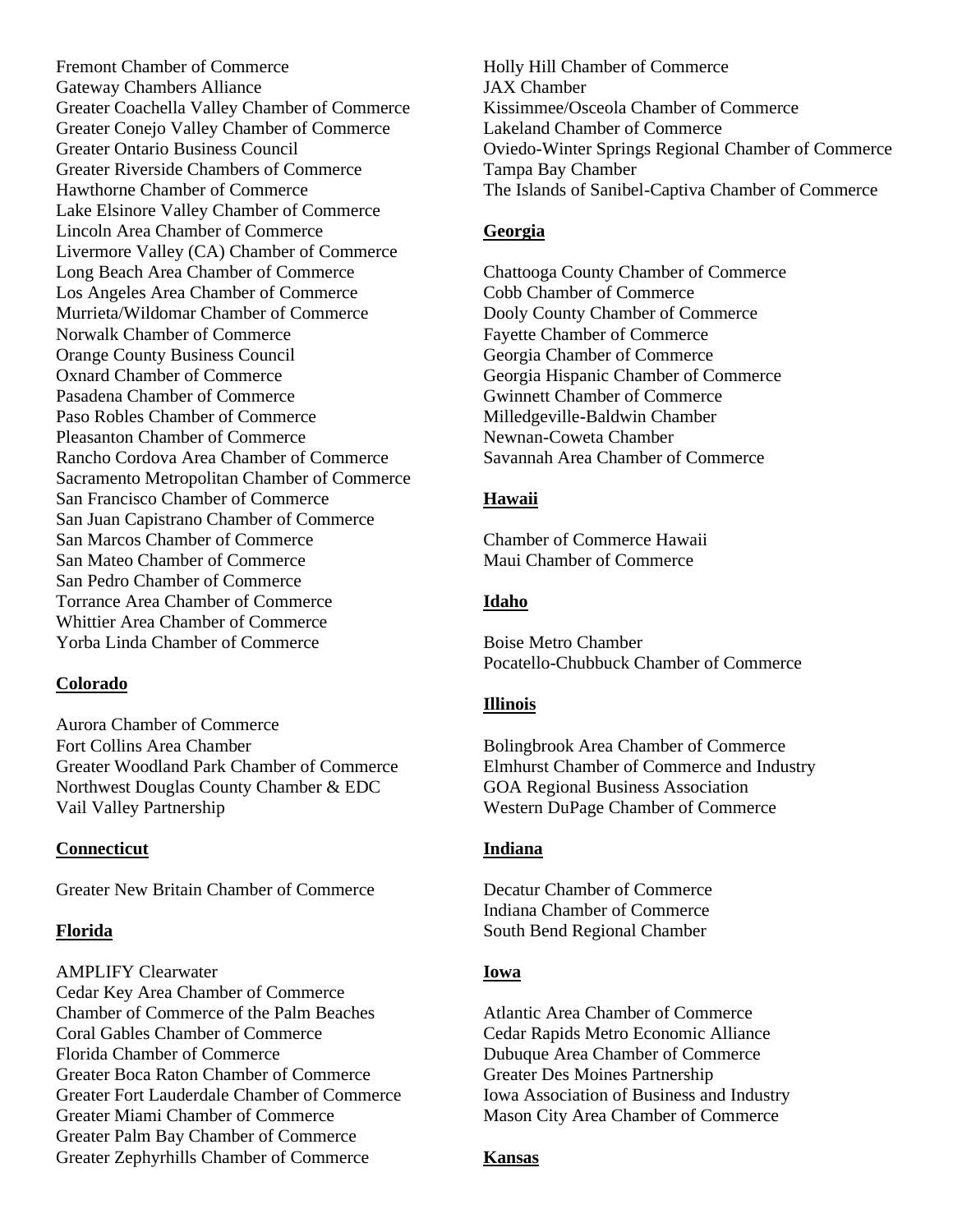Greater Topeka Chamber of Commerce Manhattan Area Chamber of Commerce Overland Park Chamber of Commerce

## **Kentucky**

Greater Louisville Inc.- The Metro Chamber of Commerce Kentucky Chamber of Commerce Northern Kentucky Chamber of Commerce

## **Louisiana**

Baton Rouge Area Chamber Central Louisiana Regional Chamber of Commerce Chamber SWLA Greater Shreveport Chamber of Commerce Houma Terrebonne Chamber of Commerce Monroe Chamber of Commerce

## **Maine**

Bethel Area Chamber of Commerce Biddeford+Saco Chamber of Commerce Maine State Chamber of Commerce

# **Maryland**

Frederick County Chamber of Commerce Maryland Chamber of Commerce

## **Massachusetts**

Blackstone Valley Chamber of Commerce Greater Boston Chamber of Commerce Metro South Chamber of Commerce South Shore Chamber of Commerce

## **Michigan**

Battle Creek Area Chamber of Commerce Blue Water Area Chamber Grand Rapids Chamber Lansing Regional Chamber Michigan Chamber of Commerce

## **Minnesota**

Austin Area Chamber of Commerce Burnsville Chamber of Commerce White Bear Area Chamber of Commerce

#### **Mississippi**

Hattiesburg Area Development Partnership

## **Missouri**

Columbia Chamber of Commerce Greater Kansas City Chamber of Commerce Greater St. Charles County Chamber of Commerce Joplin Area Chamber of Commerce Springfield Area Chamber of Commerce St. Joseph Chamber of Commerce

## **Montana**

Billings Chamber of Commerce

## **Nebraska**

Fremont Area Chamber of Commerce

## **Nevada**

Carson City Chamber of Commerce Henderson Chamber of Commerce Laughlin Chamber of Commerce Reno + Sparks Chamber of Commerce Vegas Camber White Pine Chamber of Commerce

## **New Hampshire**

New Hampshire Business and Industry Association

#### **New Jersey**

Greater Westfield Area Chamber of Commerce New Jersey State Chamber of Commerce Newark Regional Business Partnership

## **New Mexico**

Gallup McKinley County Chamber of Commerce Greater Albuquerque Chamber of Commerce New Mexico Chamber of Commerce

## **New York**

Capital Region Chamber Corning Area Chamber of Commerce Greater Rochester Chamber of Commerce North Country Chamber of Commerce The Business Council of NYS, Inc. Tompkins County Chamber of Commerce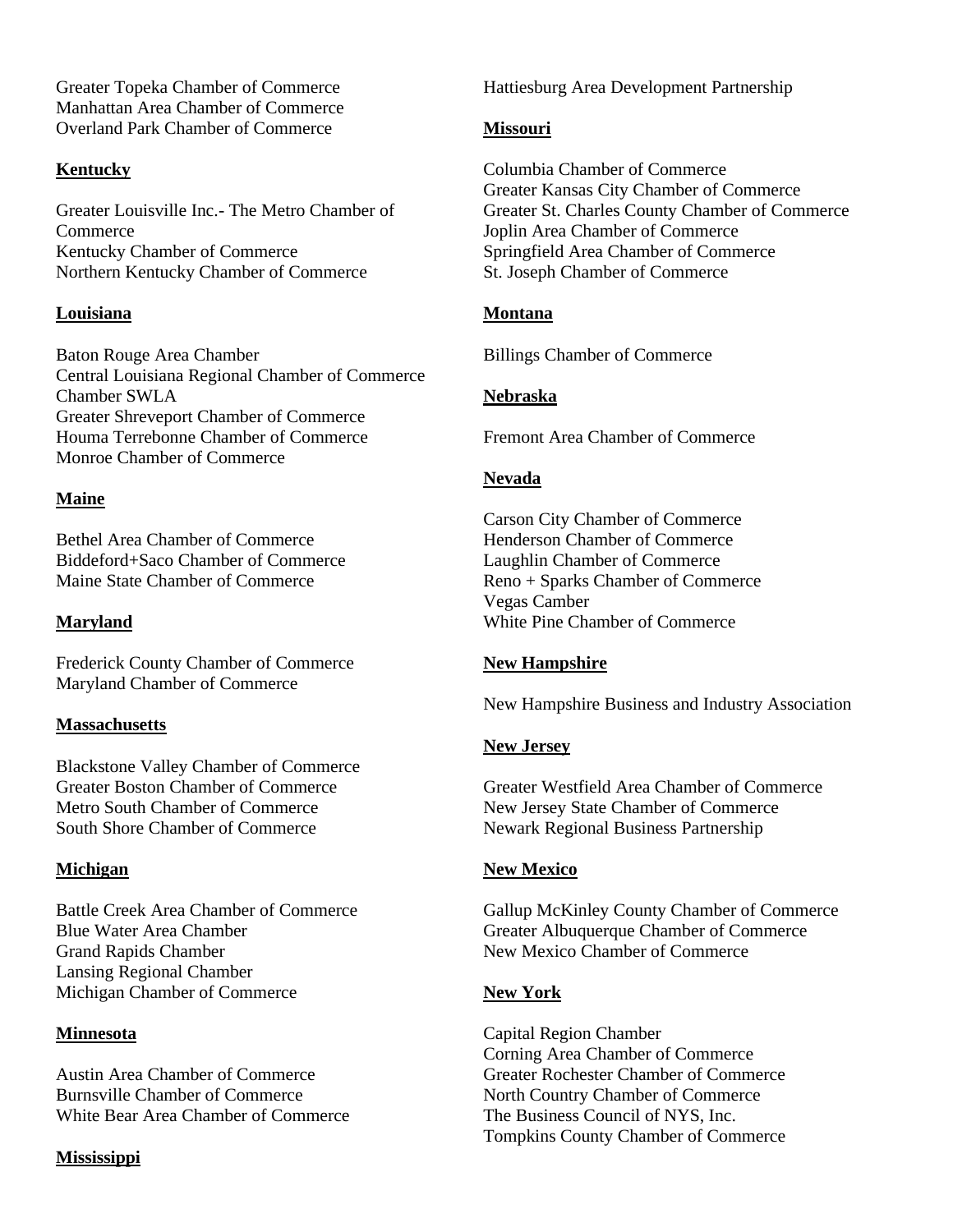## **North Carolina**

Blowing Rock Chamber of Commerce Charlotte Regional Business Alliance Clayton Chamber of Commerce Moore County Chamber of Commerce NC Chamber Wilmington Chamber

## **North Dakota**

Greater North Dakota Chamber

## **Ohio**

Dayton Area Chamber of Commerce Greater Springfield Partnership Ohio Chamber of Commerce Solon Chamber of Commerce Wooster Area Chamber of Commerce Youngstown-Warren Regional Chamber

## **Oklahoma**

Ardmore Chamber of Commerce Bixby Metro Chamber of Commerce Edmond Area Chamber of Commerce Greater Oklahoma City Chamber Norman Chamber of Commerce State Chamber of Oklahoma Tulsa Regional Chamber

## **Oregon**

Beaverton Area Chamber of Commerce Corvallis Chamber of Commerce Oregon Business & Industry Portland Business Alliance The Dalles Area Chamber of Commerce Washington County Chamber of Commerce

## **Pennsylvania**

Carlisle Area Chamber of Commerce Greater Pittsburgh Chamber of Commerce Greater Scranton Chamber of Commerce Hanover Area Chamber of Commerce Harrisburg Regional Chamber of Commerce Monroeville Area Chamber of Commerce PA Chamber of Business and Industry Schuylkill Chamber of Commerce

# **Rhode Island**

East Greenwich Chamber of Commerce Northern Rhode Island Chamber of Commerce

## **South Carolina**

Anderson Area Chamber of Commerce Berkeley Chamber of Commerce Charleston Metro Chamber of Commerce Greater Summerville/Dorchester County Chamber of **Commerce** Greenville Chamber Greenwood Chamber of Commerce Hilton Head Island-Bluffton Chamber of Commerce South Carolina Chamber of Commerce Upstate Chamber Coalition

## **South Dakota**

Elevate Rapid City Greater Sioux Falls Chamber of Commerce South Dakota Chamber of Commerce & Industry

## **Tennessee**

Blount Partnership Chamber of Commerce Chattanooga Area Chamber of Commerce Hardeman County Chamber of Commerce Kingsport Chamber

## **Texas**

Allen Fairview Chamber of Commerce Cedar Park Chamber of Commerce Fort Bend Chamber Grand Prairie Chamber of Commerce Grapevine Chamber of Commerce Greater Irving-Las Colinas Chamber of Commerce Greenville Chamber of Commerce Hurst Euless Bedford (HEB) Chamber of Commerce Laredo Chamber of Commerce Longview Chamber of Commerce Lubbock Chamber of Commerce North Texas Commission Rowlett Area Chamber & Visitors Center South Padre Island Chamber of Commerce

# **Utah**

Point of the Mountain Chamber of Commerce Salt Lake Chamber South Salt Lake Chamber Utah Valley Chamber of Commerce

## **Vermont**